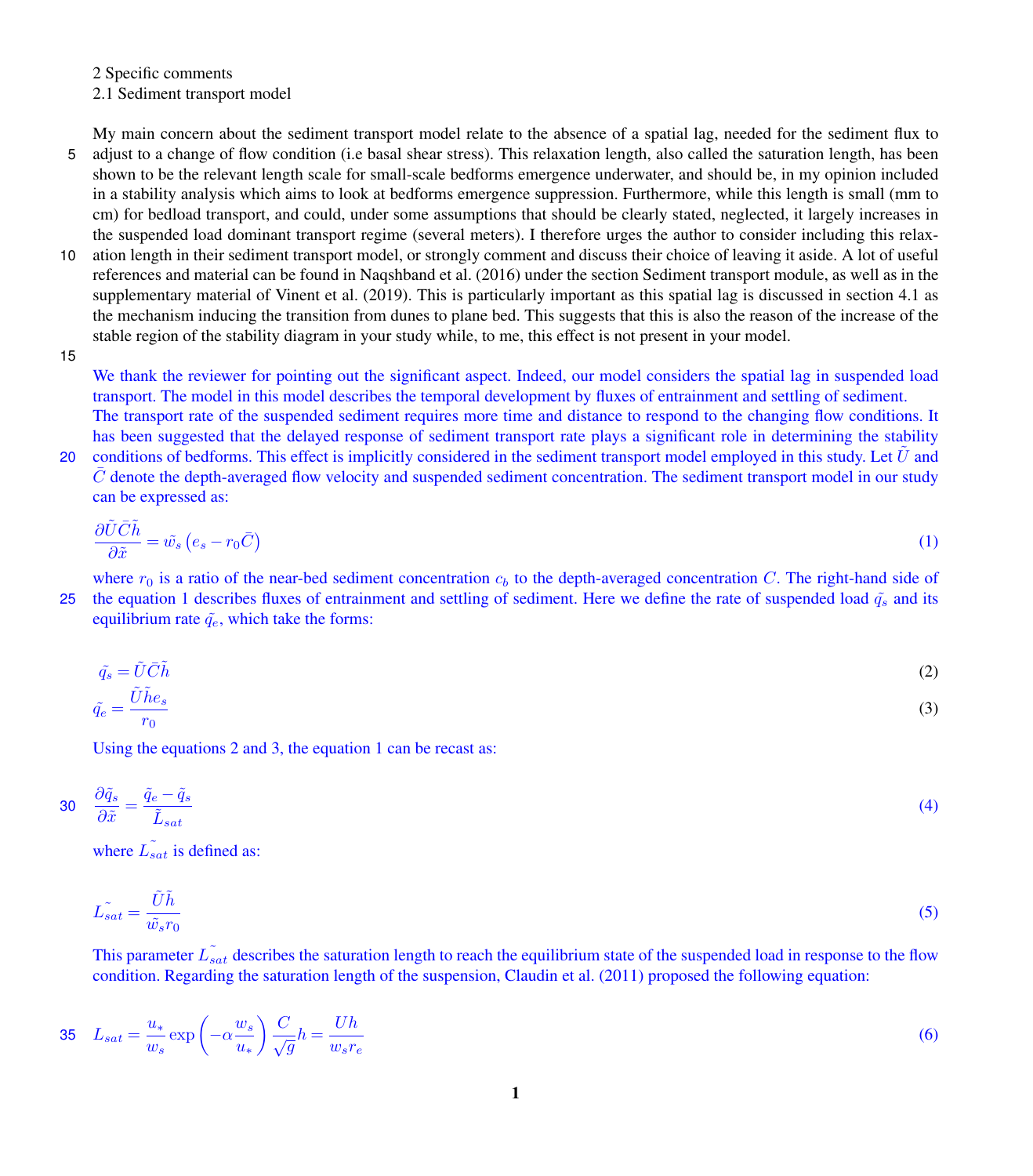where  $r_e = \exp(-\alpha w_s/u_*)$  denotes a ratio of the near-bed sediment concentration to the depth-averaged concentration in the equilibrium state ( $\alpha$  = 2.0 in their study). Thus, our formulation of the suspended sediment transport is nearly identical to that of the previous study, while the near-bed sediment concentration is dynamically computed in this study.

40 2.2 Choice and definition of relevant parameters/quantities

I find the definitions and choices of the parameters/quantities used for the theoretical derivation and the final diagrams unclear, for several reasons:

This is discussed at the beginning of the Methods section, as well as in in section 2.3. It results in things said twice. For example, why the wavenumber can not be used in any axis of the diagrams is explained in lines 298-302 and in lines 53-55. I

45 feel like these two sentences should be grouped, and more generally that the discussion of section 2.3 should come before the derivation of the equations (or at least part of it).

Thank you for the comment. We moved the section 2.2 before the section 2.1 in the previous version, and merged the explanation about the parametric space.

- 50 While I understand why the "classical" space Froude –non-dimensional wavenumber can not be used here, I do not think that using a dimensional quantity for a regime diagram is satisfying. From what I have understood of the technical derivation of the equations, it feels like the remaining non-dimensional parameter of the problem could be  $D/h_0$ . However, lines 285 highlights that the growth rate is a also a function of the Particle Reynolds number, as well as the friction coefficient. These two parameters are not discussed later, while in the literature, diagrams for dunes/ripples/bedforms emergence have been used in the (Fr,
- 55 Rp)-space (see (Vinent et al., 2019) for example). Why don't you use this parameter space instead ? (i.e, it is not trivial for me to got from eq. 101 to eq. 104).

We modified the regime diagram to employ the dimensionless parameter  $\tilde{D}/h_0$ . In addition, we add the diagram for the (Fr, Rp) space.

#### 60

The authors should clarify the use of non-dimensional and dimensional quantities. This definition arrives only in line 85, while a lot of quantities with and without tilde are used before. It may be useful to clarify at the very beginning that  $\overline{X}$  are dimensional quantities and  $X$  without $\tilde{a}$  are not.

65 Thank you for the comment. We moved the description about the use of the symbol˜for distinguishing non-dimensional and dimensional quantities to the beginning of the section 2.1.

2.3 Technical derivation

My main comment concerning the first part, describing the theoretical framework, addresses the use of numbers within literal 70 equations (eq. 41, eq. 55, eq. 60 and others) which are coefficients assumed as constants and calibrated in other studies. For sake of generality, I feel like they should be replaced with symbols, and then given a number when citing the study that calibrate these constants.

Thank you for the comment. We replaced the numbers in eq. 41, 55, and 61 with symbols. 75 Also, we correct eqs. 19 and 20 as follows:

$$
F_x = uc - \nu_T \frac{\partial c}{\partial x}
$$
  
\n
$$
F_z = (w - w_s)c - \nu_T \frac{\partial c}{\partial z}
$$
\n(3)

The use of subsections in the formulation of the problem could greatly increase the readability of this section, separating the hydrodynamics, the sediment transport model, the base state etc ..

80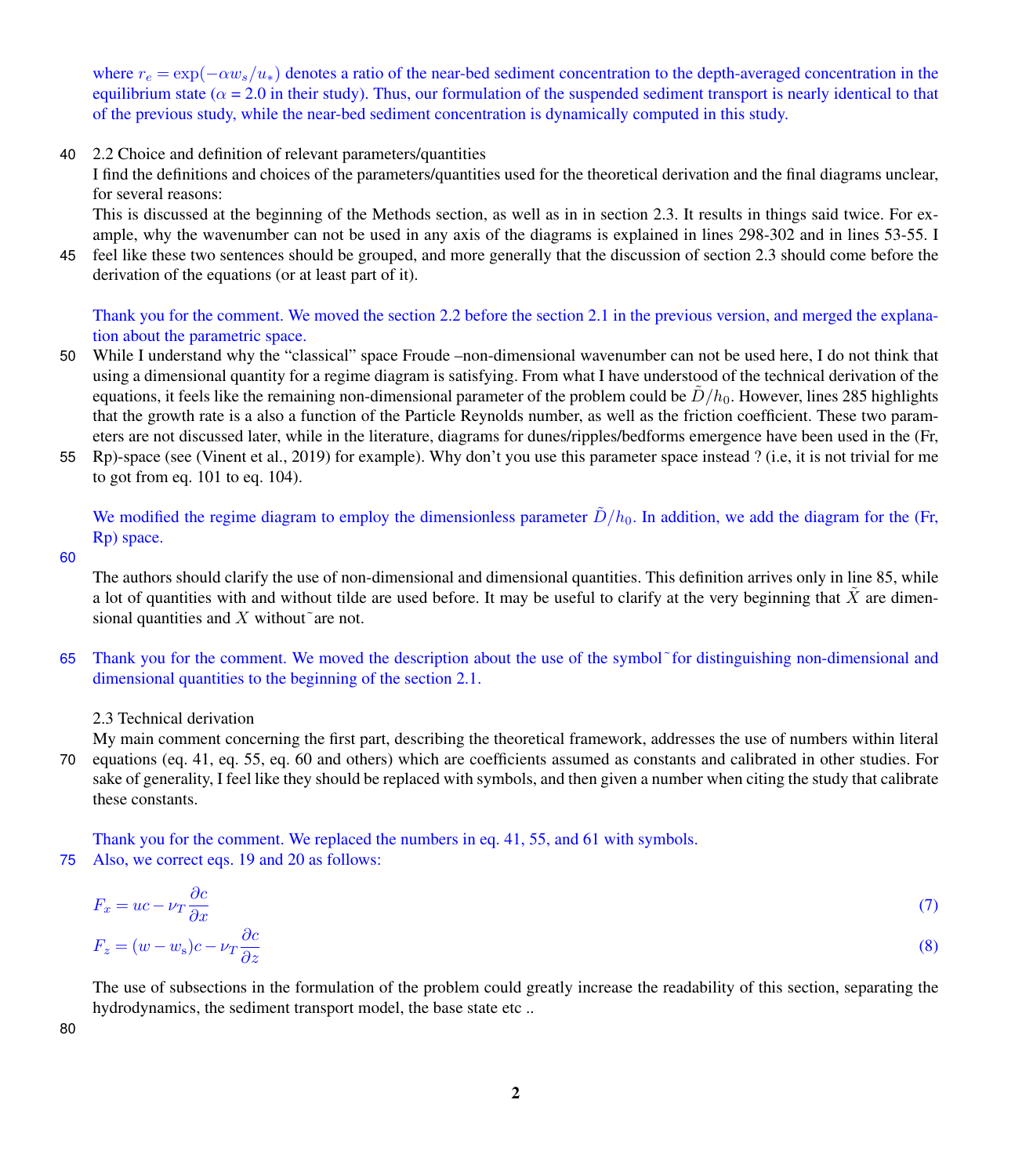# Thank you for the comment. We use the subsections in the formulation of the problem in the Method section.

I think that part of the technical resolution of the linear stability analysis 2.1.2 might fit better in an appendix, rather in the text itself (especially from line 240 to 283), but it is a personal opinion. However, as the authors assume that the hydrodynamics 85 adjust instantaneously to the bed evolution, and do no explicit any feedback of the sediment transport on the hydrodynamics, I

suggest to solve to hydrodynamics separately from the sediment transport model, as presented in (Fourriere et al., 2010). This comment is more a suggestion for later studies.

Thank you for the comment. We moved the part of the technical resolution of the linear stability analysis to the appendix. 90 Although the approach used in Fourriere et al. (2010) effectively described the formation of ripples using the linear stability analysis, we could not employ their approach because the depositional/erosional rates in our model are coupled with the vertical concentration profile of suspended load.

3 Other comments/technical corrections

#### 95

line 66-67: Fourriere et al. (2010) have tested (present in the supplementary material) the effect of a moving (growing/propagating) bottom on the resolution of a turbulent flow on a sinusoidal bottom. They should be cited here.

Thank you for the suggestion. We cited their work here.

## 100

line 90: D is a non dimensional parameter. While this is explained by eq. 10, it is misleading as the formulation is the same for the neighboring dimensional quantities (water density, etc ..). See my general comment above.

Thank you for the comment. We revised Lines  $88-89$  to explicitly explain that D is an non-dimensional parameter as follows 105 : where D is the non-dimensional diameter of a bed particle,  $\tilde{u}_{f0}$  denotes the shear velocity in the basic flat-bed state, and  $\tilde{\rho}$  is the water density (=  $1000 \text{ kg/m}^3$ ).

line 104: Why can you assume this ? The characteristic times scales should be discussed somewhere.

- 110 The migration celerity of bed waves is sufficiently small compared to the flow velocity. Therefore, it is possible to assume that time variation of the suspended sediment concentration can be neglected in the dispersion/diffusion equation of suspended sediment as discussed in previous studies (Fredsøe, 1981; Sun and Parker, 2005). This approximation can be justified in our paper as well.
- 115 line 109-110: Is it always true that the diffusion coefficient of suspended sediments is equal to the turbulent viscosity? It would be nice to discuss when this assumption is correct or not, and add some references.

The assumption on the diffusion coefficient of suspended sediment is widely used in many studies. The classic study of Rouse (1939) employed this assumption to model the equilibrium profile of suspension, and his model has been proved to fit the 120 natural and experimental observations (i.e. van Rijn, 1984). We cite their studies here.

line 116: Why don't you take the coefficients for natural grains instead of smooth spheres ?

Thank you for the comment. We use the coefficients for natural grains in the new calculation.

### 125

line 171: I think this equation could be simplified by the sole use of a hydrodynamic roughness, later set to a fraction of the grain size. This would remove the use of unused quantities like m or the 8.5 number inside the equation: